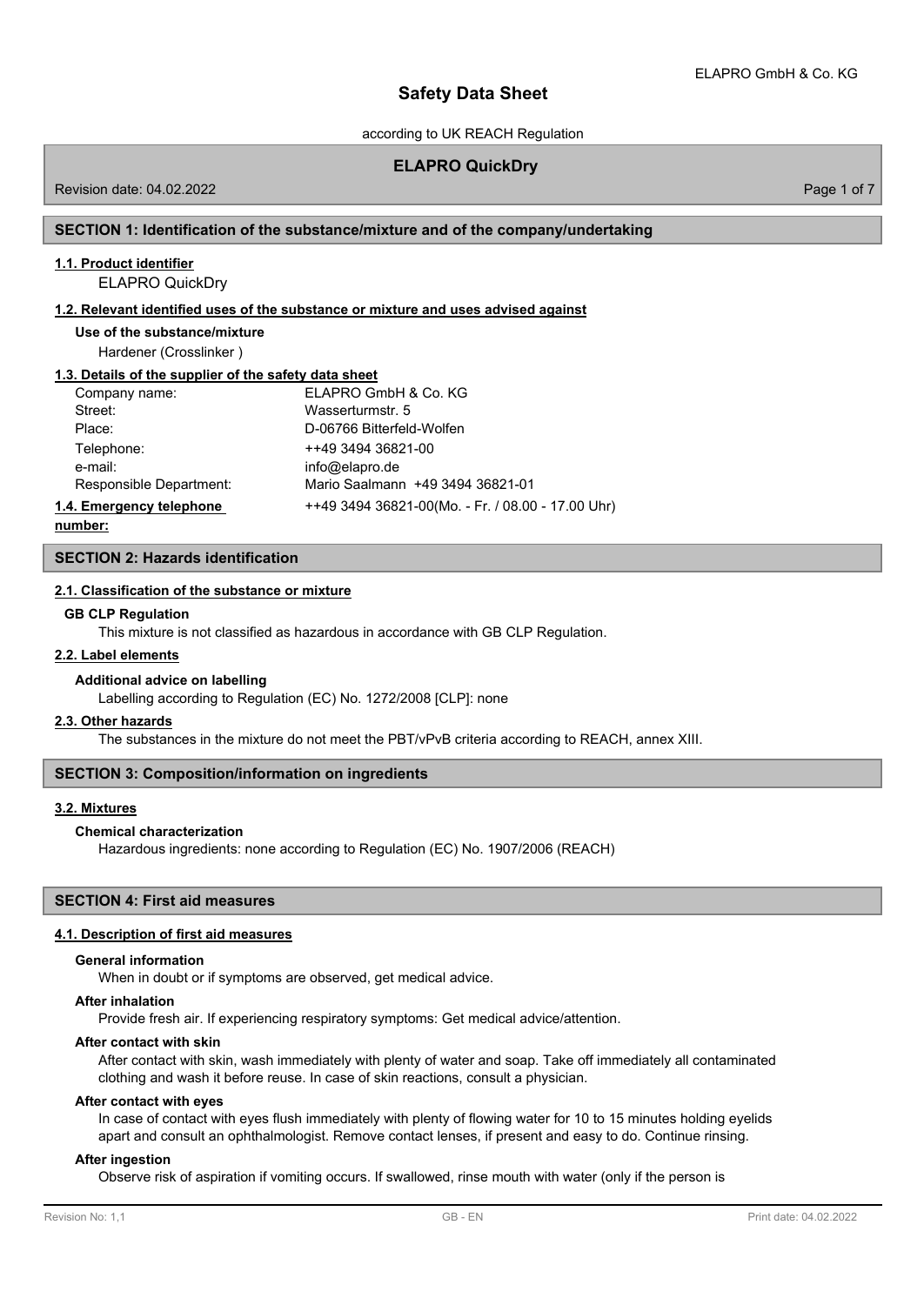according to UK REACH Regulation

## **ELAPRO QuickDry**

Revision date: 04.02.2022

Page 2 of 7

conscious). When in doubt or if symptoms are observed, get medical advice.

#### **4.2. Most important symptoms and effects, both acute and delayed** No information available.

# **4.3. Indication of any immediate medical attention and special treatment needed**

Treat symptomatically.

## **SECTION 5: Firefighting measures**

### **5.1. Extinguishing media**

## **Suitable extinguishing media**

Water spray, Foam, Extinguishing powder, Carbon dioxide (CO2) Co-ordinate fire-fighting measures to the fire surroundings.

### **Unsuitable extinguishing media**

Full water jet

### **5.2. Special hazards arising from the substance or mixture**

Non-flammable.

In case of fire may be liberated: Pyrolysis products, toxic.

## **5.3. Advice for firefighters**

Wear a self-contained breathing apparatus and chemical protective clothing. Full protection suit.

## **Additional information**

Suppress gases/vapours/mists with water spray jet. Knock down dust with water spray jet. Collect contaminated fire extinguishing water separately. Do not allow entering drains or surface water.

## **SECTION 6: Accidental release measures**

#### **6.1. Personal precautions, protective equipment and emergency procedures**

Provide adequate ventilation. Do not breathe gas/fumes/vapour/spray. Avoid contact with skin, eyes and clothes.

#### **6.2. Environmental precautions**

Do not allow to enter into surface water or drains.

#### **6.3. Methods and material for containment and cleaning up**

Clean contaminated articles and floor according to the environmental legislation.

## **6.4. Reference to other sections**

Safe handling: see section 7 Personal protection equipment: see section 8 Disposal: see section 13

## **SECTION 7: Handling and storage**

## **7.1. Precautions for safe handling**

#### **Advice on safe handling**

Avoid contact with skin, eyes and clothes. Use personal protection equipment. Do not breathe gas/fumes/vapour/spray.

#### **Advice on protection against fire and explosion**

Usual measures for fire prevention.

#### **7.2. Conditions for safe storage, including any incompatibilities**

## **Requirements for storage rooms and vessels**

Keep container tightly closed.

#### **Hints on joint storage**

Do not store together with: Food and feedingstuffs. Peroxides, Chlorine (Cl2), Bromine, Fluorine, I2, Oxidizing agents, strong.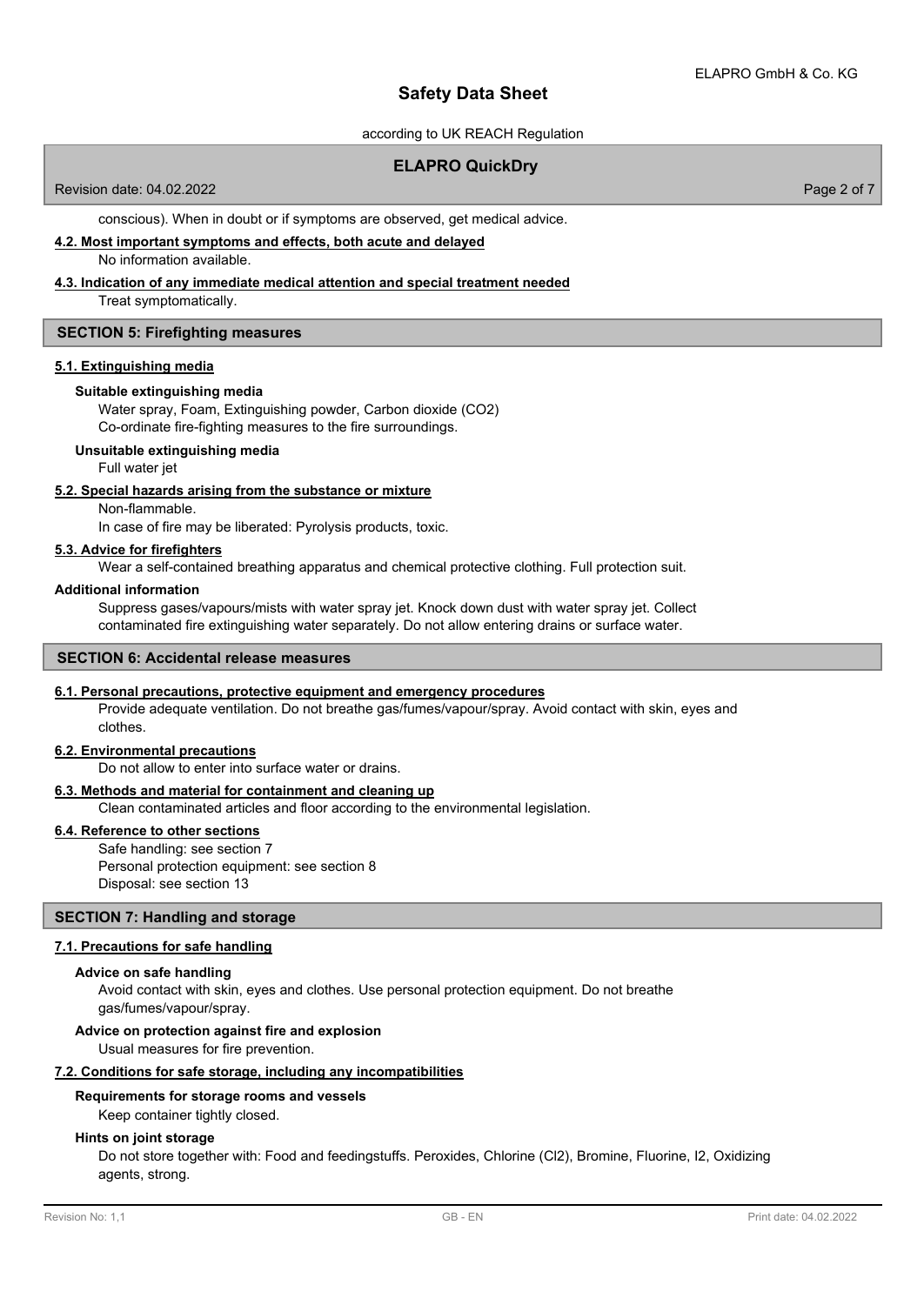according to UK REACH Regulation

## **ELAPRO QuickDry**

Revision date: 04.02.2022

Page 3 of 7

# **Further information on storage conditions**

Protect against: Heat, frost.

# **7.3. Specific end use(s)**

Hardener (Crosslinker )

## **SECTION 8: Exposure controls/personal protection**

### **8.1. Control parameters**

### **Exposure limits (EH40)**

| CAS No  | Substance      | ppm | mg/m <sup>3</sup> | fibres/mll | Category | Origin |
|---------|----------------|-----|-------------------|------------|----------|--------|
| 56-81-5 | Glycerol, mist |     | 10I               |            | TWA (8 h | WEL    |

### **DNEL/DMEL values**

| CAS No                       | Substance |             |                |                      |
|------------------------------|-----------|-------------|----------------|----------------------|
| DNEL type<br>IExposure route |           |             | l Effect       | Value                |
| 56-81-5                      | Glycerin  |             |                |                      |
| Worker DNEL, long-term       |           | Iinhalation | <b>I</b> local | $156 \text{ mg/m}^3$ |

## **PNEC values**

| CAS No                                           | Substance |             |
|--------------------------------------------------|-----------|-------------|
| Environmental compartment<br>Value               |           |             |
| $56 - 81 - 5$                                    | Glycerin  |             |
| Freshwater                                       |           | 0,885 mg/l  |
| Marine water                                     |           | 0,088 mg/l  |
| Freshwater sediment                              |           | $3,3$ mg/kg |
| Marine sediment                                  |           | 0,33 mg/kg  |
| Micro-organisms in sewage treatment plants (STP) |           | 1000 mg/l   |
| Soil                                             |           | 0,141 mg/kg |

## **8.2. Exposure controls**





#### **Appropriate engineering controls**

Provide adequate ventilation as well as local exhaustion at critical locations.

#### **Protective and hygiene measures**

Take off contaminated clothing. Wash hands before breaks and after work. When using do not eat, drink, smoke, sniff.

## **Eye/face protection**

Suitable eye protection: Wear eye/face protection.

#### **Hand protection**

Wear suitable gloves.

When handling with chemical substances, protective gloves must be worn with the CE-label including the four control digits. The quality of the protective gloves resistant to chemicals must be chosen as a function of the specific working place concentration and quantity of hazardous substances. For special purposes, it is recommended to check the resistance to chemicals of the protective gloves mentioned above together with the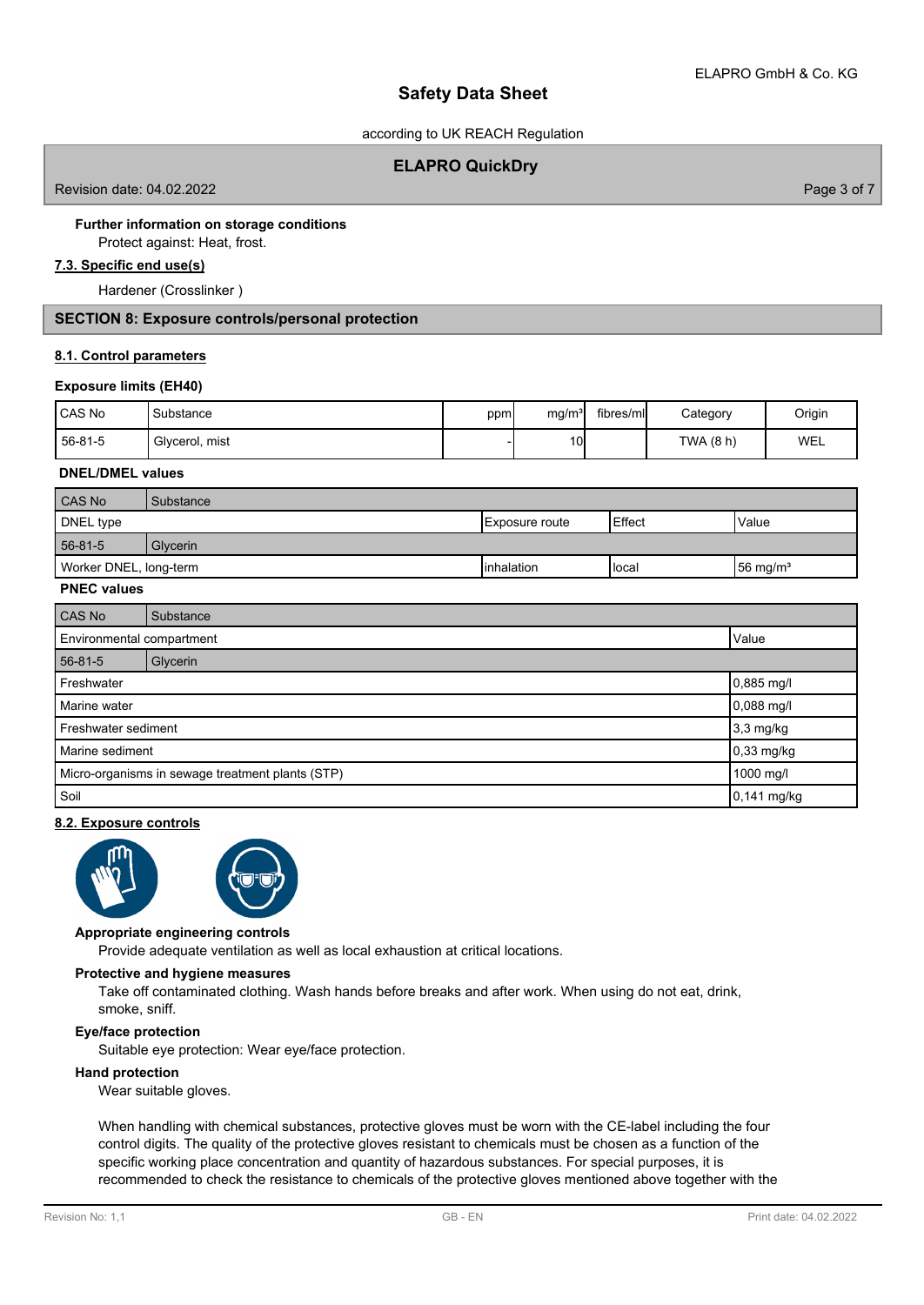according to UK REACH Regulation

## **ELAPRO QuickDry**

Revision date: 04.02.2022

supplier of these gloves.

# **Skin protection**

Wear suitable protective clothing.

# **Respiratory protection**

In case of inadequate ventilation wear respiratory protection.

**Environmental exposure controls**

Avoid release to the environment.

#### **SECTION 9: Physical and chemical properties**

## **9.1. Information on basic physical and chemical properties**

| Physical state:<br>Colour:<br>Odour:                           | Liquid<br>colourless<br>characteristic |                |
|----------------------------------------------------------------|----------------------------------------|----------------|
| Odour threshold:                                               | not determined                         |                |
| pH-Value:                                                      |                                        | not determined |
| Changes in the physical state<br>Melting point/freezing point: |                                        | not determined |
| Boiling point or initial boiling point and<br>boiling range:   |                                        | not determined |
| Flash point:                                                   |                                        | not determined |
| Flammability                                                   |                                        |                |
| Solid:<br>Gas:                                                 |                                        | not applicable |
|                                                                |                                        | not applicable |
| <b>Explosive properties</b><br>The product is not: Explosive.  |                                        |                |
| Lower explosion limits:                                        |                                        | not determined |
| Upper explosion limits:                                        |                                        | not determined |
| Auto-ignition temperature:                                     |                                        | not determined |
| Decomposition temperature:                                     |                                        | not determined |
| <b>Oxidizing properties</b><br>The product is not: oxidising.  |                                        |                |
| Vapour pressure:                                               |                                        | not determined |
| Density:                                                       |                                        | not determined |
| Water solubility:                                              |                                        | easily soluble |
| Solubility in other solvents<br>not determined                 |                                        |                |
| Partition coefficient n-octanol/water:                         |                                        | not determined |
| Viscosity / dynamic:                                           |                                        | not determined |
| Viscosity / kinematic:                                         |                                        | not determined |
| Relative vapour density:                                       |                                        | not determined |
| 9.2. Other information                                         |                                        |                |

No information available.

# **SECTION 10: Stability and reactivity**

Page 4 of 7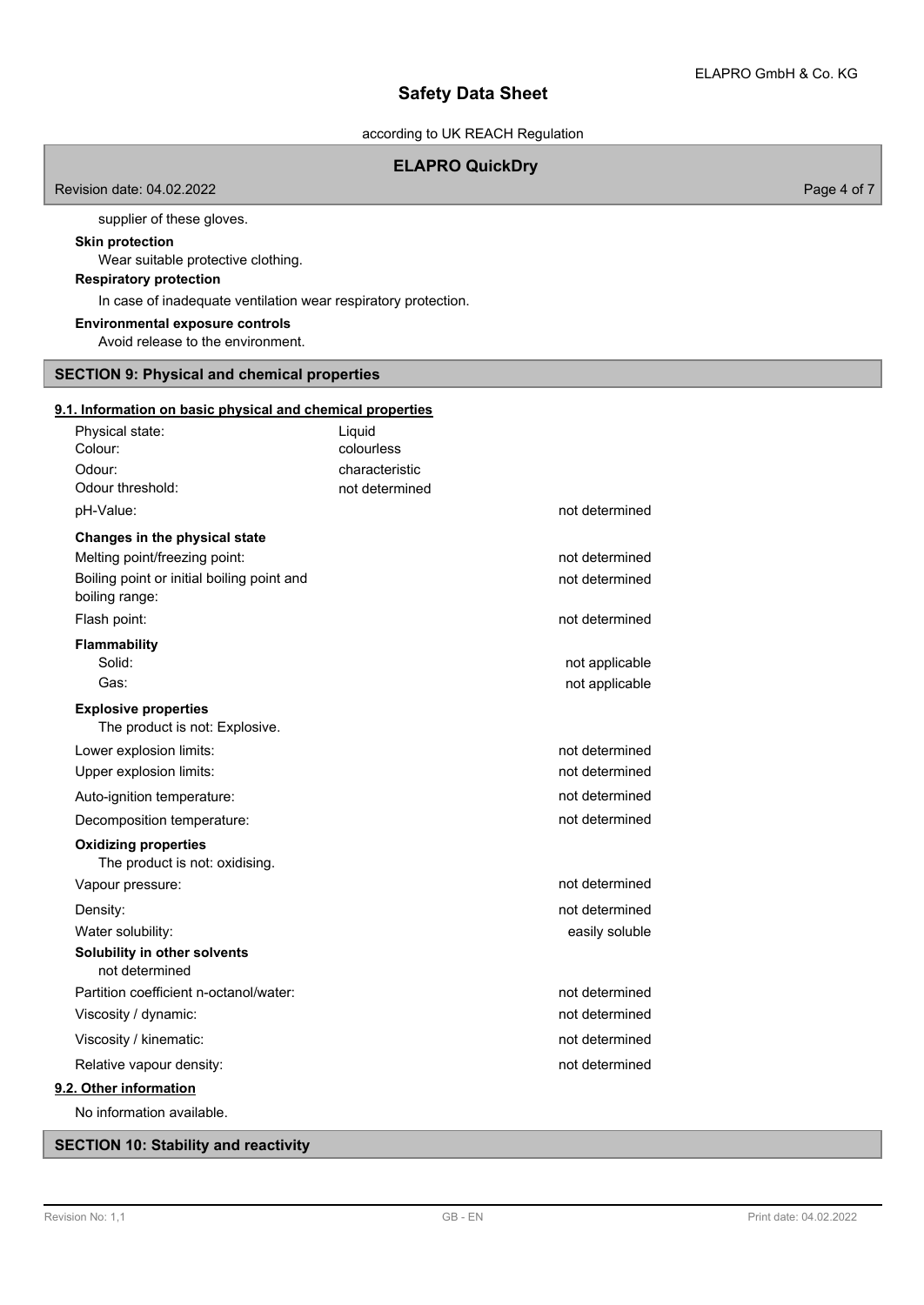according to UK REACH Regulation

## **ELAPRO QuickDry**

Revision date: 04.02.2022

**10.1. Reactivity**

No hazardous reaction when handled and stored according to provisions.

## **10.2. Chemical stability**

The product is stable under storage at normal ambient temperatures.

#### **10.3. Possibility of hazardous reactions**

No hazardous reaction when handled and stored according to provisions.

#### **10.4. Conditions to avoid**

Protect against: Heat, frost.

#### **10.5. Incompatible materials**

Peroxides, Chlorine (Cl2), Bromine, Fluorine, I2, Oxidizing agents, strong.

#### **10.6. Hazardous decomposition products**

In case of fire may be liberated: Pyrolysis products, toxic.

## **SECTION 11: Toxicological information**

## **11.1. Information on toxicological effects**

#### **Acute toxicity**

Based on available data, the classification criteria are not met.

#### **Irritation and corrosivity**

Based on available data, the classification criteria are not met.

#### **Sensitising effects**

Based on available data, the classification criteria are not met.

#### **Carcinogenic/mutagenic/toxic effects for reproduction**

Based on available data, the classification criteria are not met.

#### **STOT-single exposure**

Based on available data, the classification criteria are not met.

#### **STOT-repeated exposure**

Based on available data, the classification criteria are not met.

#### **Aspiration hazard**

Based on available data, the classification criteria are not met.

### **SECTION 12: Ecological information**

## **12.1. Toxicity**

# The product is not: Ecotoxic.

**12.2. Persistence and degradability**

The product has not been tested.

#### **12.3. Bioaccumulative potential**

The product has not been tested.

#### **12.4. Mobility in soil**

The product has not been tested.

## **12.5. Results of PBT and vPvB assessment**

The substances in the mixture do not meet the PBT/vPvB criteria according to REACH, annex XIII.

## **12.6. Other adverse effects**

No information available.

## **Further information**

Do not allow to enter into surface water or drains. Do not allow to enter into soil/subsoil.

#### **SECTION 13: Disposal considerations**

#### Page 5 of 7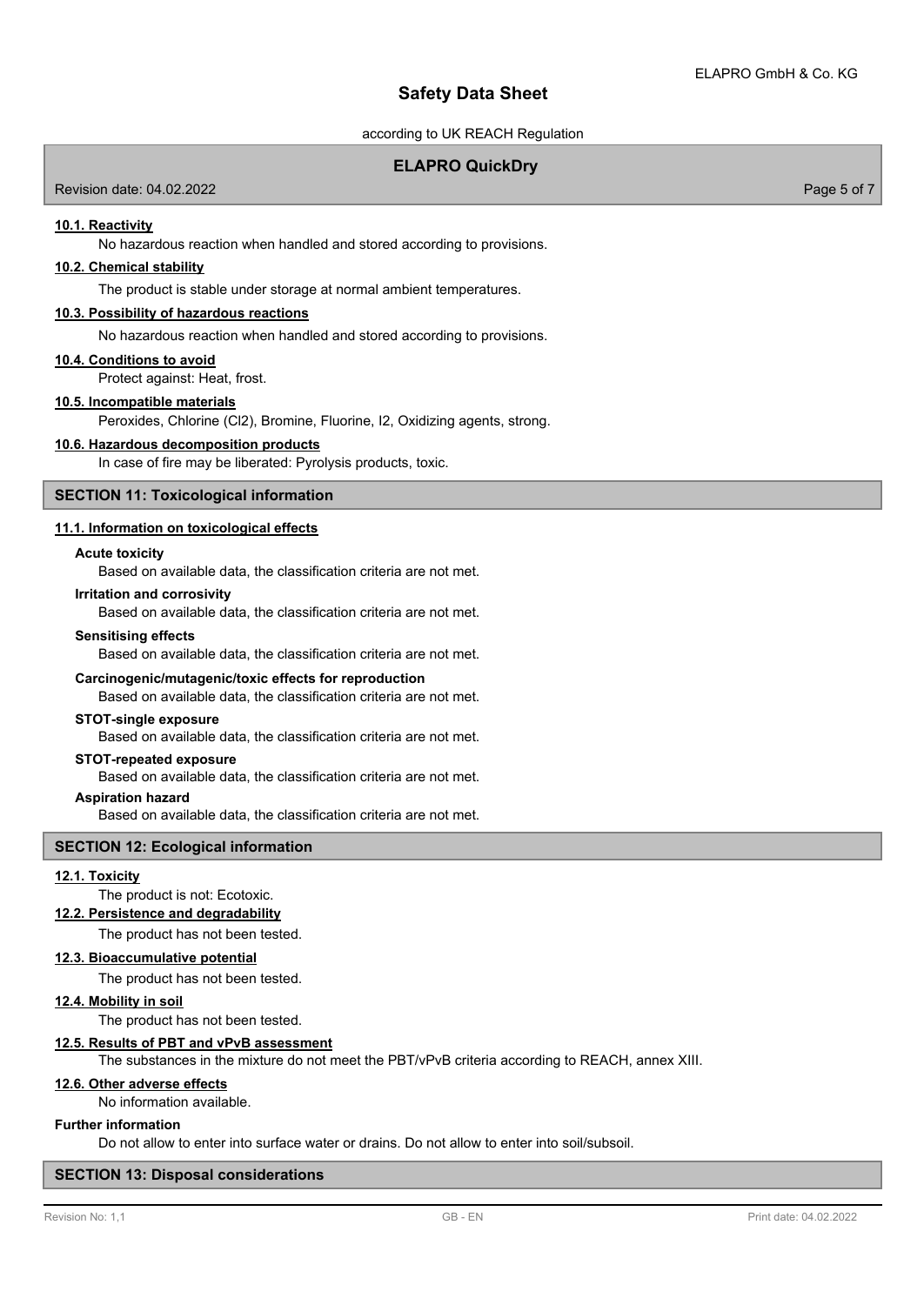according to UK REACH Regulation

## **ELAPRO QuickDry**

Revision date: 04.02.2022

Page 6 of 7

# **13.1. Waste treatment methods**

## **Disposal recommendations**

Do not allow to enter into surface water or drains. Do not allow to enter into soil/subsoil. Dispose of waste according to applicable legislation.

## **Contaminated packaging**

Handle contaminated packages in the same way as the substance itself. Dispose of waste according to applicable legislation.

## **SECTION 14: Transport information**

## **Land transport (ADR/RID)**

| Revision No: 1.1                                                         | $GB - EN$                                                                                            | Print date: 04.02.2022 |
|--------------------------------------------------------------------------|------------------------------------------------------------------------------------------------------|------------------------|
|                                                                          | Chemical safety assessments for substances in this mixture were not carried out.                     |                        |
| 15.2. Chemical safety assessment                                         |                                                                                                      |                        |
| Water hazard class (D):                                                  | 1 - slightly hazardous to water                                                                      |                        |
| National regulatory information                                          |                                                                                                      |                        |
| Information according to 2012/18/EU<br>(SEVESO III):                     | Not subject to 2012/18/EU (SEVESO III)                                                               |                        |
| EU regulatory information                                                | 15.1. Safety, health and environmental regulations/legislation specific for the substance or mixture |                        |
| <b>SECTION 15: Regulatory information</b>                                |                                                                                                      |                        |
| not applicable                                                           |                                                                                                      |                        |
| 14.7. Transport in bulk according to Annex II of Marpol and the IBC Code |                                                                                                      |                        |
| No information available.                                                |                                                                                                      |                        |
| 14.6. Special precautions for user                                       |                                                                                                      |                        |
| <b>ENVIRONMENTALLY HAZARDOUS:</b>                                        | No                                                                                                   |                        |
| 14.5. Environmental hazards                                              |                                                                                                      |                        |
| 14.4. Packing group:                                                     | No dangerous good in sense of this transport regulation.                                             |                        |
| 14.3. Transport hazard class(es):                                        | No dangerous good in sense of this transport regulation.                                             |                        |
| 14.2. UN proper shipping name:                                           | No dangerous good in sense of this transport regulation.                                             |                        |
| 14.1. UN number:                                                         | No dangerous good in sense of this transport regulation.                                             |                        |
| Air transport (ICAO-TI/IATA-DGR)                                         |                                                                                                      |                        |
| 14.4. Packing group:                                                     | No dangerous good in sense of this transport regulation.                                             |                        |
| 14.3. Transport hazard class(es):                                        | No dangerous good in sense of this transport regulation.                                             |                        |
| 14.2. UN proper shipping name:                                           | No dangerous good in sense of this transport regulation.                                             |                        |
| 14.1. UN number:                                                         | No dangerous good in sense of this transport regulation.                                             |                        |
| <b>Marine transport (IMDG)</b>                                           |                                                                                                      |                        |
| 14.4. Packing group:                                                     | No dangerous good in sense of this transport regulation.                                             |                        |
| 14.3. Transport hazard class(es):                                        | No dangerous good in sense of this transport regulation.                                             |                        |
| 14.2. UN proper shipping name:                                           | No dangerous good in sense of this transport regulation.                                             |                        |
| 14.1. UN number:                                                         | No dangerous good in sense of this transport regulation.                                             |                        |
| Inland waterways transport (ADN)                                         |                                                                                                      |                        |
| 14.4. Packing group:                                                     | No dangerous good in sense of this transport regulation.                                             |                        |
| 14.2. UN proper shipping name:<br>14.3. Transport hazard class(es):      | No dangerous good in sense of this transport regulation.                                             |                        |
|                                                                          | No dangerous good in sense of this transport regulation.                                             |                        |
| 14.1. UN number:                                                         | No dangerous good in sense of this transport regulation.                                             |                        |